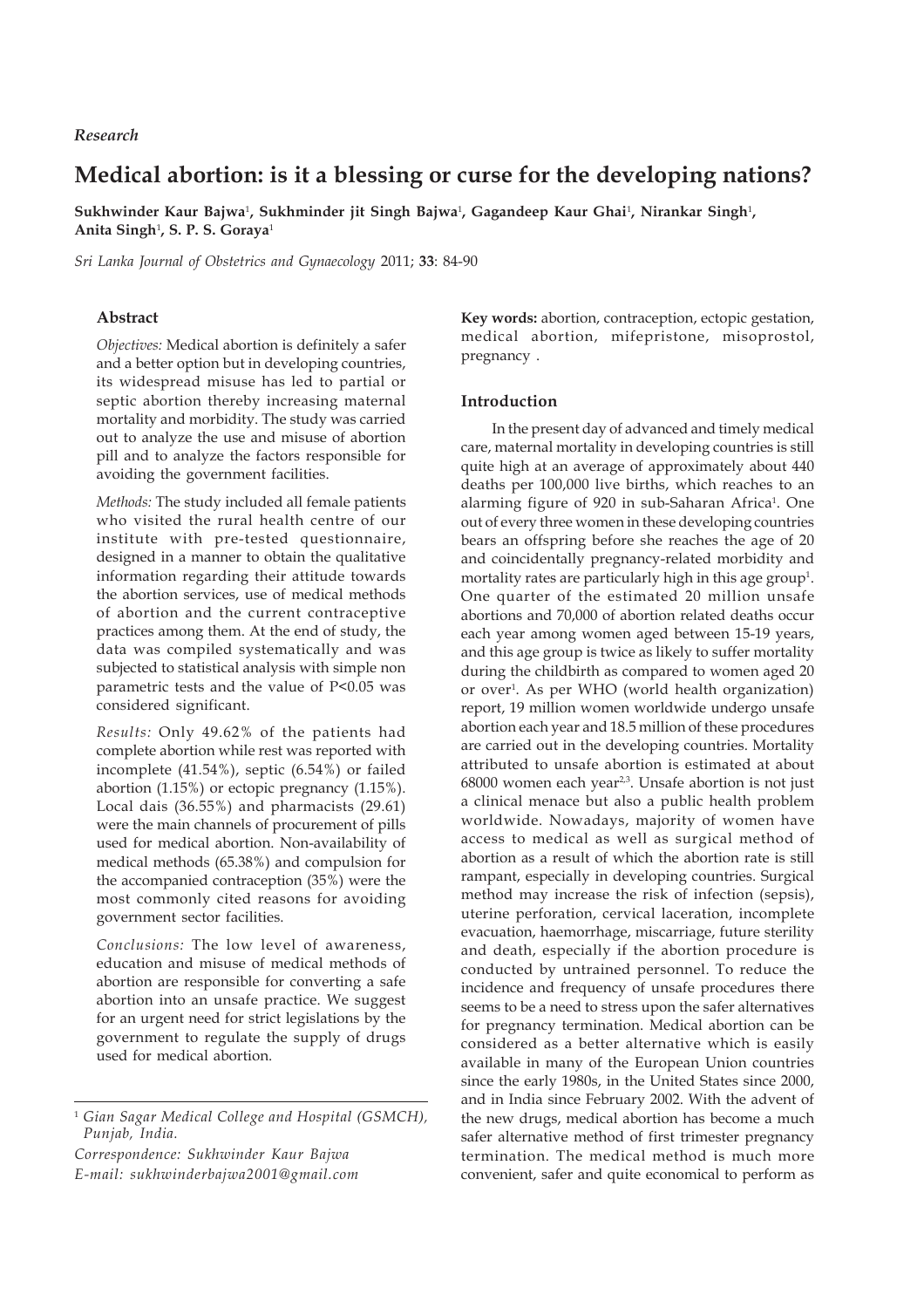compared to surgical methods. Clearly, the medical abortion is not an uncomplicated entity. There are a lot of dos and don'ts attached to it. In any case, no abortion method should be considered as a regular alternative to contraception. If pregnancy is not wanted, it should best be avoided or prevented. The availability of sound counselling, transport facility, pregnancy test, trans-vaginal sonography and the last but not the least is the compliance that are essential pre-requisites for medical abortion. The medical abortion carries a very high success rate of 93-98% if they are used judiciously, that is, after properly assessing the stage and progression of pregnancy as well as the health of the patient. But if the medical supervision is not exercised during its use, these pills can prove to be highly fatal<sup>4</sup>. Women rely on medical abortion and consider it as a better method to space the births. The present scenario is such that it is thought to be a domestic method where there is hardly any need for medical consultation or to fulfill any pre-requisite criteria. Unfortunately, majority of people in developing countries like India, either confuse the pills used for abortion with the morning after pill or they imagine it to be one of a kind of magic wand that will accomplish a vanishing-act as regards to their unwanted pregnancy. The morning after pill is an emergency contraception; one dose of which is required to be taken within 72 hours of an unprotected sexual intercourse. The morning after pill is available overthe-counter since medical supervision is not considered essential. On the other hand, though the pill used for medical abortion is a licensed drug and should be taken only under strict medical supervision, in reality it is freely available over the counter in most of the drug stores in our country and is also sold without even the consumer producing any prescription slip from a registered medical practitioner. The ease of over the counter availability of these pills and their reckless administration by the quacks has made the problem worse, subjecting the poor and helpless women folk to a lot of medical problems. When the medical methods of abortion were launched in developing countries like India it was thought that frequency of illegal unsafe abortions by local dais and unregistered practitioners will decrease to a large extent and it will help in managing such unwanted pregnancies through safe and legalized abortions in peripheral health centres (PHCs), community health centres (CHCs), and civil hospitals. No doubt, though unsafe surgical abortions have decreased largely due to strict legislations but these have been replaced by increasing number of unsafe medical abortions. A person tends to use the medical methods of abortion themselves or is guided by local dais, pharmacists or other health workers. These people hardly have

any knowledge of implications and complications of such methods especially with regard to the status of gestational age and as such pushing these poor patients into deep troughs of incomplete or septic abortion and thus triggering the vicious circle of increased maternal morbidity and mortality. In developed countries, the incidence of such catastrophes is very low mainly due to high literacy rates and awareness of various abortion and contraceptive services but the developing countries are far behind in this aspect which demands for an urgent attention through various amendments and legislations as well as the guidance and cooperation by the developed world. To view the actual picture of medical abortion and its present scenario in developing countries like India, where majority of population hails from rural backgrounds and is most vulnerable to the injudicious use of such methods, we planned a study to work on this subject with an aim to find out some measures to curb this progressively rising menace.

#### **Materials and methods**

After taking the approval of the Ethical Committee of the Institute we conducted the present study among all the females who visited the Rural Health Training Centre, attached to the Department of Community Medicine of our Institute, during the period from January 2008 to January 2010 for the consultation of abortion. All these females elicited the history of intake of mifepristone with or without misoprostol for abortion. These patients were taken into confidence and were assured of their privacy. The reasons and rationale of the study was thoroughly explained to them and their consent was obtained. A pretested questionnaire was designed in such a manner so as to get more qualitative information, keeping the objectives of the project in mind. A comphrehensive face to face interview was conducted in the family planning clinic of the centre to obtain information regarding their age, type of family, monthly income of the family, number of years since marriage, number of children, the source of procurement of pill, protocols followed, preceding ultrasonography (USG) if any, any medical consultation, the reason for abortion and the reason for avoiding the centre as first approach. Detailed history of preceding contraception and abortion was also reviewed. While managing these patients we also made them aware of abortion services in the health centres along with various contraceptive methods available. They were offered cafeteria approach for contraceptive practices after ruling out all the queries. We followed them up for six months to evaluate the response of counselling.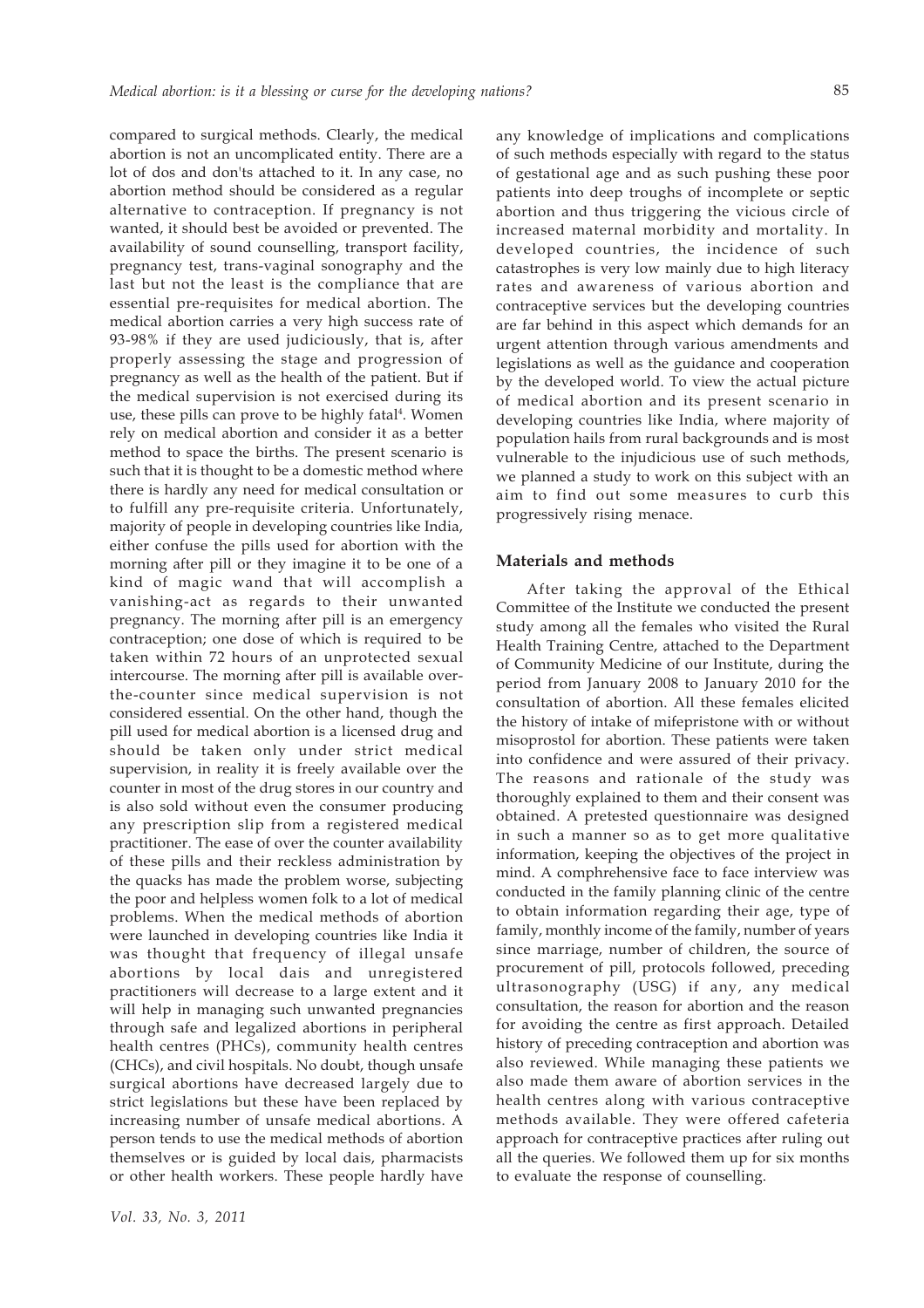# **Results**

Table 1 shows the demographic profile of the patients involved in this study project. The distribution of patients in different age groups was almost comparable and non-significant on statistical analysis as shown. The literacy level of these patients shows a significant entity (P<0.05) on statistical evaluation, which shows that 43.08% of patients had educational level of high school and 26.15% of patients even crossing that barrier also. As shown in Table 2, 41.54% patients had incomplete abortion and were presented with bleeding per vaginum on and off. USG was suggestive of retained products of conception demanding immediate evacuation. 6.54% of patients had fever and abdominal pain in addition to bleeding per vaginum which was suggestive of sepsis. The incidence of patients who were diagnosed with ectopic pregnancy was 1.15%. 49.62% patients had complete abortion while 1.15% was not having any effect on ongoing pregnancy as per the data of Table 3, dais had provided pill to 36.55% of patients and pharmacist was direct source of procurement among 29.61% patients. 10.78% females had consulted a registered medical practitioner for abortion. Husbands and relative/friends were the source of providing pills for medical abortion to 21.15% and 1.19% of women respectively. Table 4 outlines the response of the patients in citing the reasons for avoiding government health centres while seeking the abortion services. 65.38% of females were not aware of the availability of medical abortion services in the government centres. Compulsion of sterilization in the form of IUCD insertion and opposition by the spouses were the reasons among 35% and 12.31% of patients respectively. The lack of confidentiality, cost related

factors and time consuming procedures were on the mind of 24.61%, 7.69% and 22.31% of women respectively for not approaching these centres. As shown in Table 5, 60% of the abortion seekers had more than two live issues i.e. they had completed their family, which on statistical analysis proved to be significant entity p<0.05. It is clearly evident from Table 6 that before abortion 40.01% patients were using condoms to prevent conception which dropped down to 33.84% after the abortion. Emergency contraception and traditional methods were being followed by 2.33% and 34.23% of patients respectively before abortion which respectively changed significantly to 13.46% and 8.8 after the abortion (P<0.05). 19.23% of patients had never used any contraception and they started using it after the abortion services as a result the percentage dropped down to statistically significant level of 4.2 after the abortion. After counselling the patients and their accomplices at our centre during the time of abortion we observed during the follow up that within 6 months of the procedure, 23.46% females opted for IUCD, 11.15% for OCPs, 3% for tubal ligation and 13.46% for emergency contraception which proved to be a statistically significant impact on the minds of our patients (P<0.05). As per statistical record shown in Table 7 only 44.23% of females had taken the pill for medical abortion with a gestational duration of less than 7 weeks while 55.77% consumed it after more than 7 weeks duration of gestation. Out of these 55.77% females, 56 females adopted medical abortion between 7-8 weeks, 62 between 8-9 weeks, 25 between 9-10 weeks and only 2 females resorted to medical abortion after 10 weeks and one of them had pregnancy of 13 weeks gestation.

| Age in years              | Number of patients | Percentage |
|---------------------------|--------------------|------------|
| $20 - 25$                 | 58                 | 22.31      |
| $26 - 30$                 | 97                 | 37.31      |
| >30                       | 105                | 40.38      |
| <b>Educational status</b> |                    |            |
| Illiterate                | 17                 | 6.54       |
| Up to 5th class           | 63                 | 24.23      |
| Up to10th class           | 112                | $43.08*$   |
| $>10$ th class            | 68                 | 26.15      |

**Table 1.**

 $*P<0.05$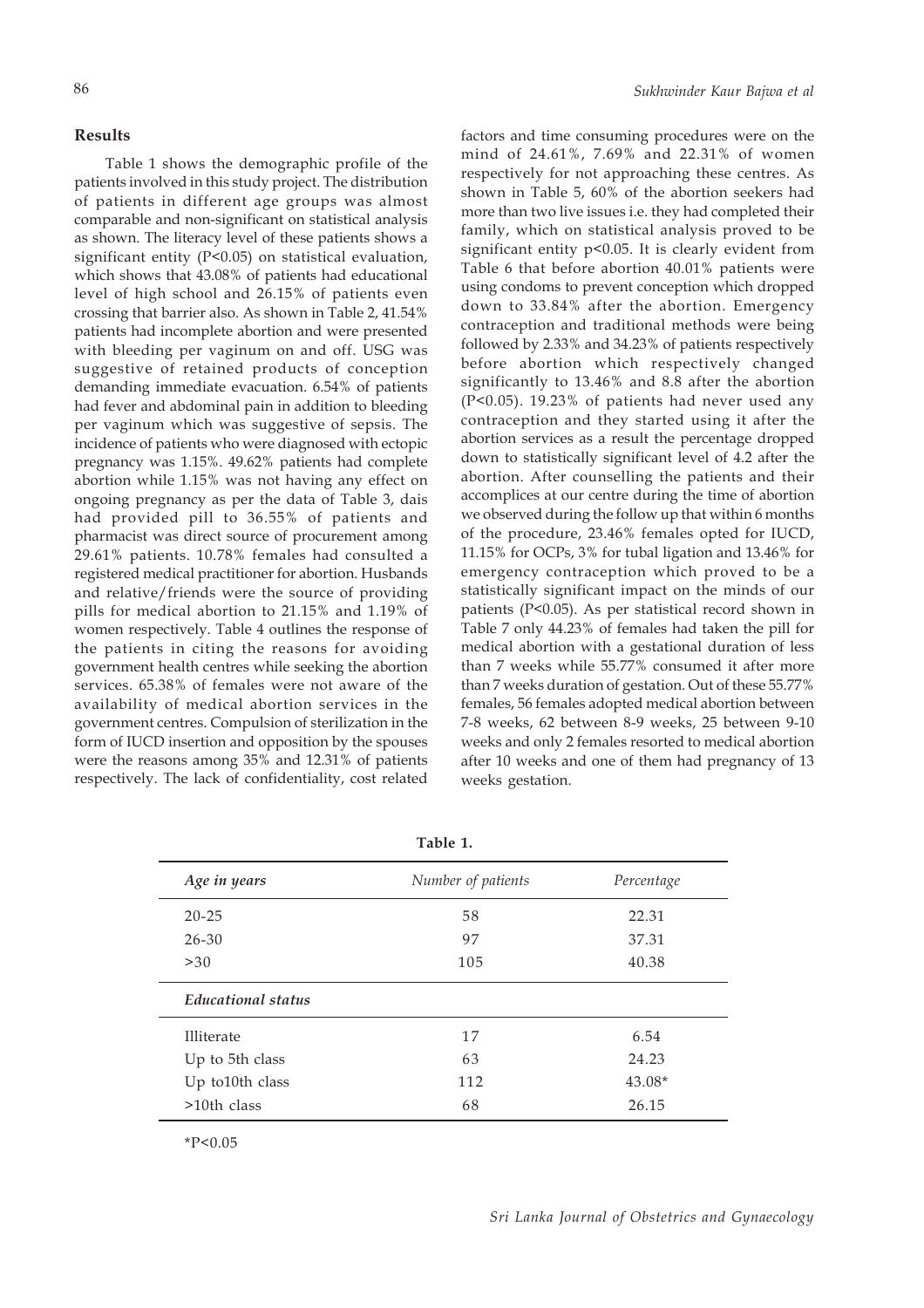| Clinical presentation    | Number of patients | % of patients |
|--------------------------|--------------------|---------------|
| Incomplete abortion      | 108                | $41.54*$      |
| Septic abortion          | 17                 | 6.54          |
| Ectopic pregnancy        | 3                  | 1.15          |
| Failed abortion          | 3                  | 1.15          |
| Complete abortion        | 129                | $49.62*$      |
| Total number of patients | 260                | 100           |

**Table 2.**

 $*P<0.05$ 

**Table 3.**

| Source of referral              | Number of patients | % of patients |
|---------------------------------|--------------------|---------------|
| Local dai/quacks                | 95                 | $36.55*$      |
| Pharmacist                      | 77                 | $29.61*$      |
| Registered medical practitioner | 28                 | 10.78         |
| Husband                         | 55                 | $21.15*$      |
| Relative/friend                 | 5                  | 1.91          |

 $*P<0.05$ 

**Table 4.**

| Reason                                   | Number of patients | % of patients |
|------------------------------------------|--------------------|---------------|
| Medical method not available             | 170                | $65.38**$     |
| Compulsion for accompanied contraception | 91                 | 35            |
| Husband opposition                       | 39                 | 12.31         |
| Lack of confidentiality                  | 64                 | $24.61*$      |
| Expensive                                | 20                 | 7.69          |
| More time consumption                    | 58                 | $22.31*$      |

\*\*P<0.001, \*P<0.05

| Table 5. |                    |            |
|----------|--------------------|------------|
| Parity   | Number of patients | Percentage |
| 1        | 34                 | 13.07      |
| $2+$     | 70                 | 26.93      |
| $>2+$    | 156                | $60*$      |

 $*P<0.05$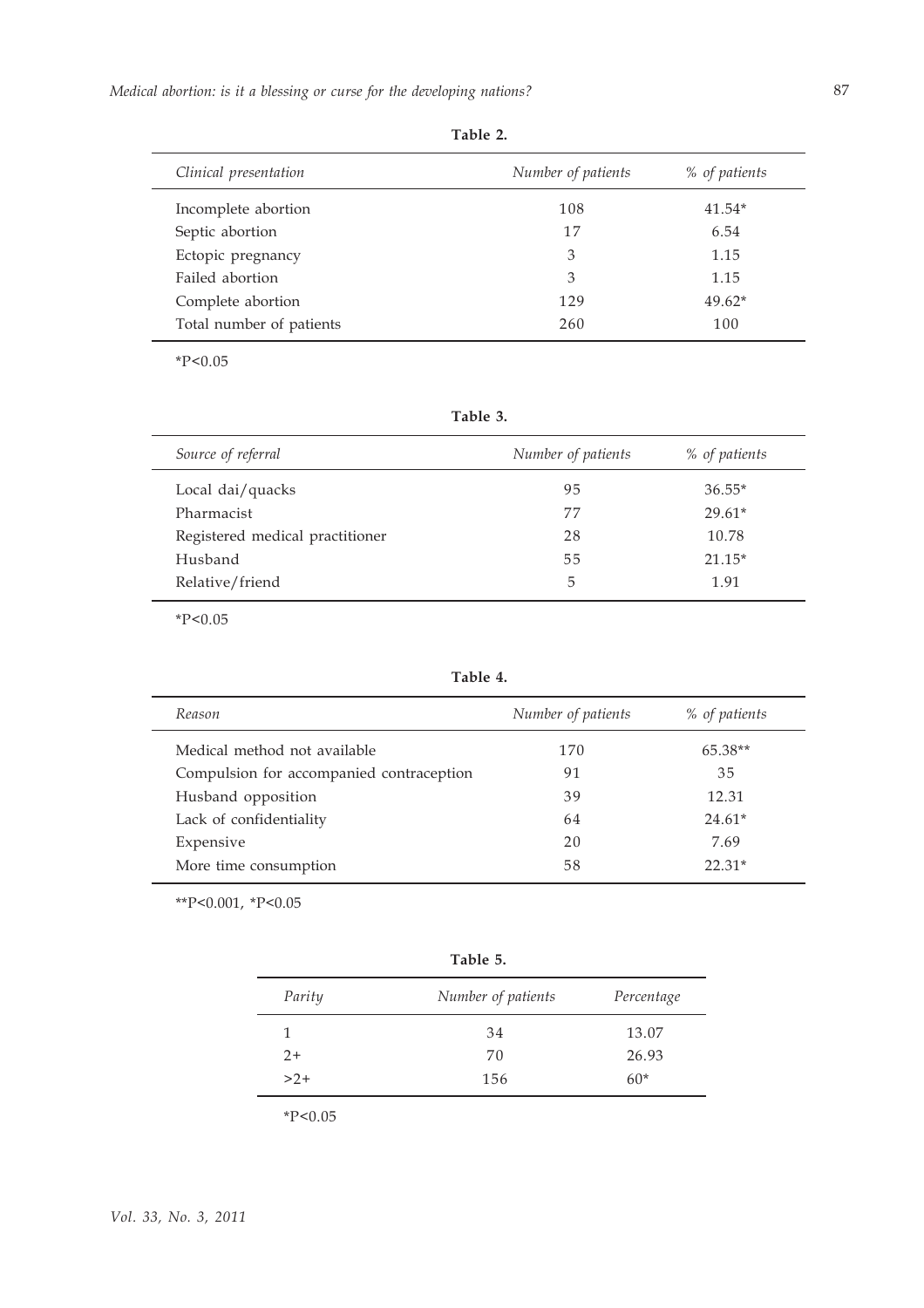**Table 6.**

| Methods of contraception          | Before abortion | After abortion |
|-----------------------------------|-----------------|----------------|
| Condom                            | 104 (40.01)     | 88 (33.84)     |
| Intrauterine contraceptive device | $\theta$        | 61 $(23.46)^*$ |
| Oral contraceptive pill           | $\Omega$        | 29 $(11.15)^*$ |
| Emergency contraception           | (2.33)<br>6     | 35 $(13.46)^*$ |
| Traditional methods               | 89 (34.23)      | 23 $(8.8)$ *   |
| Tubal ligation                    |                 | 8(3)           |
| Non user                          | 50 (19.23)      | $11(4.2)^*$    |

 $*P<0.05$ 

**Table 7.**

| Period of gestation (weeks) | Number        | Percentage |  |
|-----------------------------|---------------|------------|--|
| $<$ 7                       | 115           | 44.23      |  |
| >7                          | 145           | 55.77      |  |
| $>7-8$                      | 56            | 21.54      |  |
| $>8-9$                      | 62            | 23.85      |  |
| $>9-10$                     | 25            | 9.6        |  |
| $>10-12$                    | $\mathcal{P}$ | 0.77       |  |

# **Discussion**

In our present descriptive study of rural population, more than half of the patients (51.53%) presented with retained products of conception as diagnosed by USG and among these few of them were having a history of fever, pain in the lower abdomen and other symptoms which were suggestive of sepsis (6.54%) but fortunately this infection was confined to the uterus only as was found out later. The early diagnosis and reporting of such complications was possible due to easy access of our health centre to these people. Not even a single patient among this study group had followed the pre-requisites for medical method of abortion. On discovering that they are pregnant, as evident by the cessation of regular menstrual periods, these panic-stricken females ran to obscure quacks, pharmacists and other personals that provided them the prescription for medical abortion. These drugs were prescribed by them without even getting the customary ultrasound scan done even when more than half (55.77%) of these patients were beyond the gestation limit of 49 days. The present scenario reflects the ignorance on the part of the patient and misuse of the medical abortion services by the quacks, pharmacists and other health workers whose main motive was to extract money from

these poor and helpless patients. The need for surgical curettage is predicted by the gestation age when the mifepristone is administered. An earlier study established that 2% of women treated at 49 days or less, 3% of those treated at 50 to 56 days, and 5% of those treated at 57 to 63 days needed curettage for bleeding or failed abortion with 200 mg of mifepristone and 800 μg of vaginal misoprostol. So, the chances of retained products and failed abortion increases as the gestation age advances which very well correlate with the results of our study<sup>5</sup>. Rather the figures are a little higher in our study group as our patients had not followed the FDA approved protocols. The FDA approved a protocol of mifepristone, 600 mg orally, followed two days later by misoprostol, 400 mg, also taken orally in woman no more than 49 days from start of the last menstrual period<sup>6</sup>. However, few studies have established that 200 mg of mifepristone is as effective as 600 mg<sup>7</sup>. The patients who did not follow the prescribed protocols had either taken the mifepristone (64%) or misoprostol (10%). The right protocols were followed by a few patients (26%) and coincidentally all of them were literate having a good socio-economic background and they had consulted the registered medical practitioner as well. In Cochrane's systemic review of randomized controlled trials in which they studied medical methods for first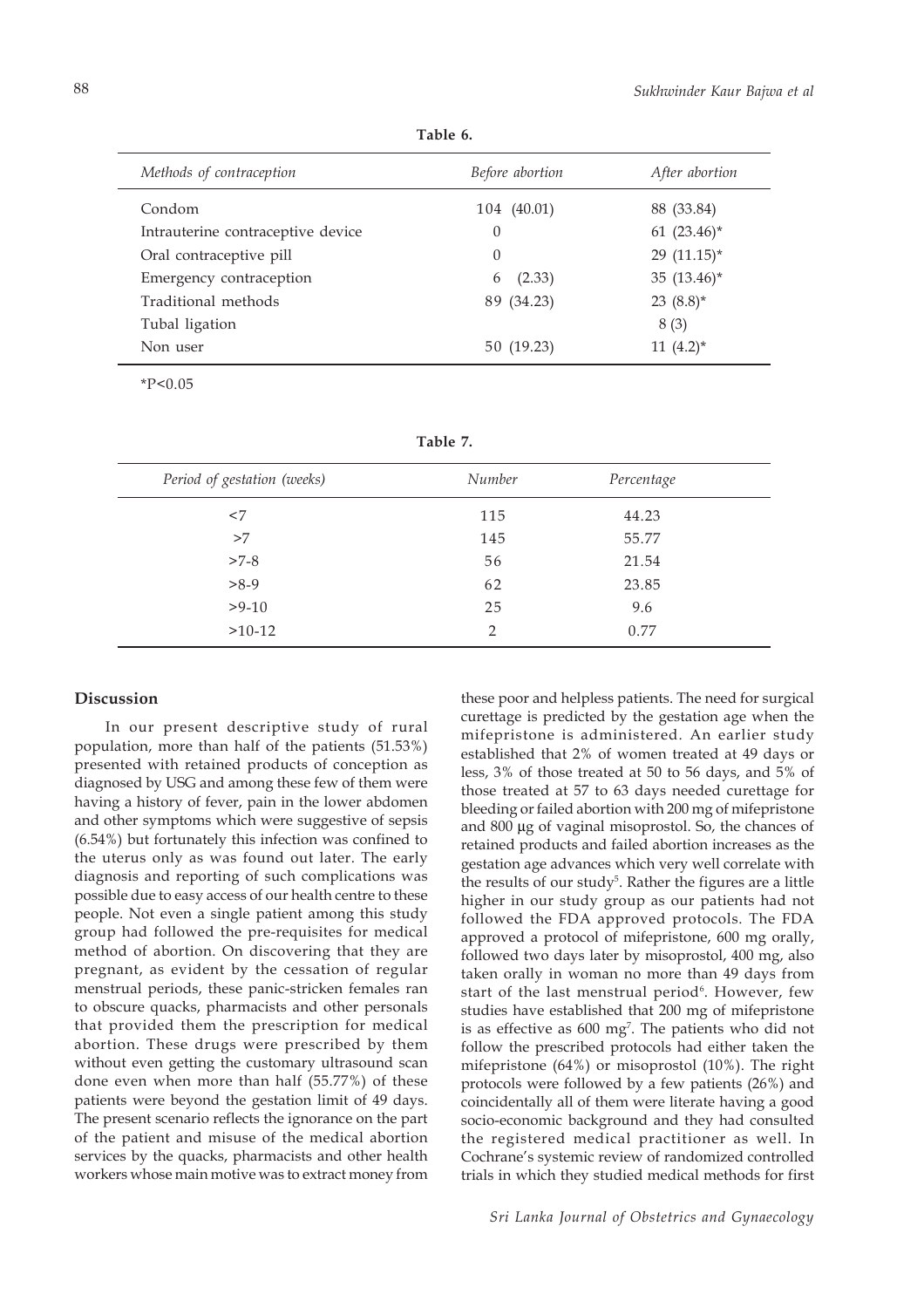89

trimester abortion, they concluded that the combined regimens were more effective than single agents<sup>8</sup>. Ectopic pregnancy is one of the contraindication which has to be ruled out before opting for medical abortion<sup>6</sup>. In the present study 1.15% of patients presented with ectopic pregnancy after the consumption of pill for medical abortion. One of them had presented with ruptured ectopic and haemoperitoneum while the others had unruptured ectopic gestation. None of these patients had undergone USG before consuming the pill for medical abortion. This clearly suggests the necessity of USG before the oral intake of pills for medical abortion, so that in such cases ectopic gestation may be diagnosed in time when we plan to treat the patient conservatively and thus avoiding the major catastrophes and thereby decreasing maternal mortality and morbidity. Although, in our case no mortality was observed but the utility of USG among women undergoing first trimester abortions is emphasized by other workers also<sup>9</sup>. Patients in our study group, who reported at the health centre with undisturbed continued pregnancy, were few in number (1.15%) and these findings are very much similar with other studies where this medical method failure was reported to the extent of 1% and in such cases the pregnancy was not affected and continued to grow<sup>4</sup>. Psychologically, abortion is still considered a filthy word in families of rural India and most of the women shy away from seeking medical and legal help at appropriate time from appropriate medical personnel. As a result, most of them end up visiting the local dais or quacks with which they have social relation and are comfortable with. While tracing the source of information we found out that majority of these patients had received the pill from local dais and quacks followed by pharmacists, other health workers, friends and relatives. In developing countries, especially India, the traditional birth attendance and abortions are handled in majority of the cases by the local dais and/or an equivalent practitioner still as the rural population has got a blind faith in them. Even our national programmes have not been properly implemented at grass root level; thereby these so called dais and quacks are taking undue advantage in the guise of healthcare and keeps on building their clientele just like a marketing manager. It's only when the matter is beyond their control that they visit a primary health centre and sometimes it is the last resort in most of the cases. On questioning from the patients, it was elicited that the pharmacists had given the pill without any prescription slip to these patients. The predominance of dais and quacks in providing the abortion services presents a similar trend with other such studies<sup>10</sup>. Now the basic question is that in spite of the easy access to the local dispensary and our rural health centre for 24 hours, why the patients did not feel the need to consult the registered doctors? The reply by the majority of these patients revealed that there was a general unawareness among people about the availability of the medical abortion methods (65.38%) in such centres. They thought only the surgical method is practiced in PHCs and CHCs which is cumbersome and painful. In addition to this, enforcement of concomitant sterilization and IUD insertion (35%) along with lack of privacy (24.61%) was the other contributory factors, which indirectly helped in promoting these domestic unsafe methods among people. The fear of exposure, hospital visits, surgery and lack of adequate information about legality and availability of safe abortions further worked as the marketing tool for the benefit of the quacks. Many research workers have reported in the past about similar kind of replies among the abortion seekers<sup>11</sup>. While managing such patients we not only educated them about the availability of medical MTP services in the health centre along with its dos and don'ts but also made them aware about the cafeteria approach of contraceptives. The doubts related to the provision of such services were thoroughly cleared and their queries were answered to the utmost satisfaction. During the follow up of these patients, we were glad to find out that we have won their confidence and as a result 19.61% of the patients had IUD insertion, 2.3% underwent sterilization, 33.84% opted for condoms and 11.15% opted for pills. Few of the patients (8.07%) decided to use emergency contraception methods. Some females (4.23%) who reported to us were interested for repeat medical method but this time we were chosen by them as the first approach for provision of such services. These patients also brought their relatives and friends along with them for medical abortion as well as advices related to contraception. This suggests that the need of effective counselling about contraception at the time of abortion is one big necessity and this is mostly lacking which leads to repetitive induced abortions. Most of the females cited contraceptive failure as the reason for abortion, as either they wanted to space the birth or they did not want more kids because of the completion of their family. Regarding their preceding contraceptive practice, majority of them were either using the condoms or were practicing traditional methods like breast-feeding, coitus interruptus and/or abstinence. Not even a single patient among our study group was using oral contraceptive pills or IUCD, which coincides with similar findings by the other research workers on analysis of contraceptive practices among abortion seekers<sup>12</sup>. The present scenario of medical abortion pill is like a tip of an iceberg, where the visible portion represents the successful part and is comprised of urban literate population while the larger submerged part represents poor rural population who is more at